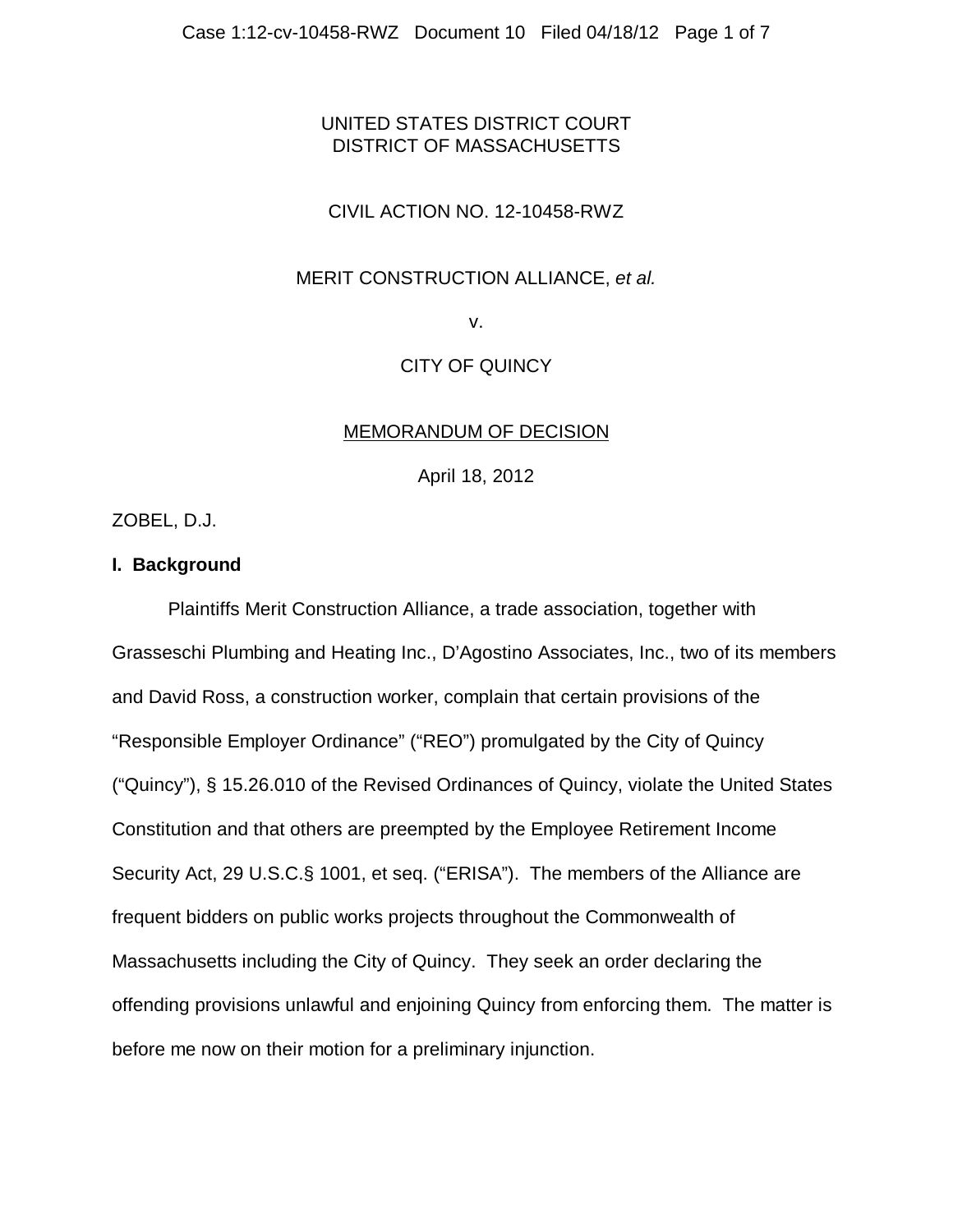The REO was promulgated on May 17, 2010, by unanimous vote of the City Council. It mandates, in the provisions in issue, that all contractors on public agency projects (1) utilize a workforce 33% of which are residents of Quincy (REO at ¶ (D)); (2) maintain and participate in an apprenticeship program (id. at  $\P$  (C)); and (3) provide health and welfare (id. at  $\P$  (E)) and pension (id. at  $\P$  (H)) benefits for their employees. Docket # 1 Ex. A at 7-8. The immediate impetus for the lawsuit was Quincy's "New Central Middle School Project." On March 7, 2012, a few days before the commencement of this action, Quincy issued an addendum to the Invitation to Bid on that Project announcing that "in light of recent case law ... the city intends to suspend application of ... the last sentence of Paragraph C ... Paragraph E in its entirety and Paragraph H in its entirety." Docket # 1 Ex. A at 7-8. Plaintiffs point out that although Quincy has voluntarily suspended application of portions of the REO on the Middle School Project, that suspension, by its terms, does not carry over to other construction projects. Therefore, defendant may not only enforce all parts of the REO in other contexts, but it may decide to revoke the suspension at any time without warning on this Project. Plaintiffs therefore press the motion for injunctive relief.

Plaintiffs challenge the residency requirement as violative of the Privileges and Immunities and Equal Protection Clauses of the United States Constitution, and the health and welfare, pension and apprenticeship provisions as preempted by ERISA and in conflict with Massachusetts Constitution, public bidding and prevailing wage laws.

## **II. Standard**

2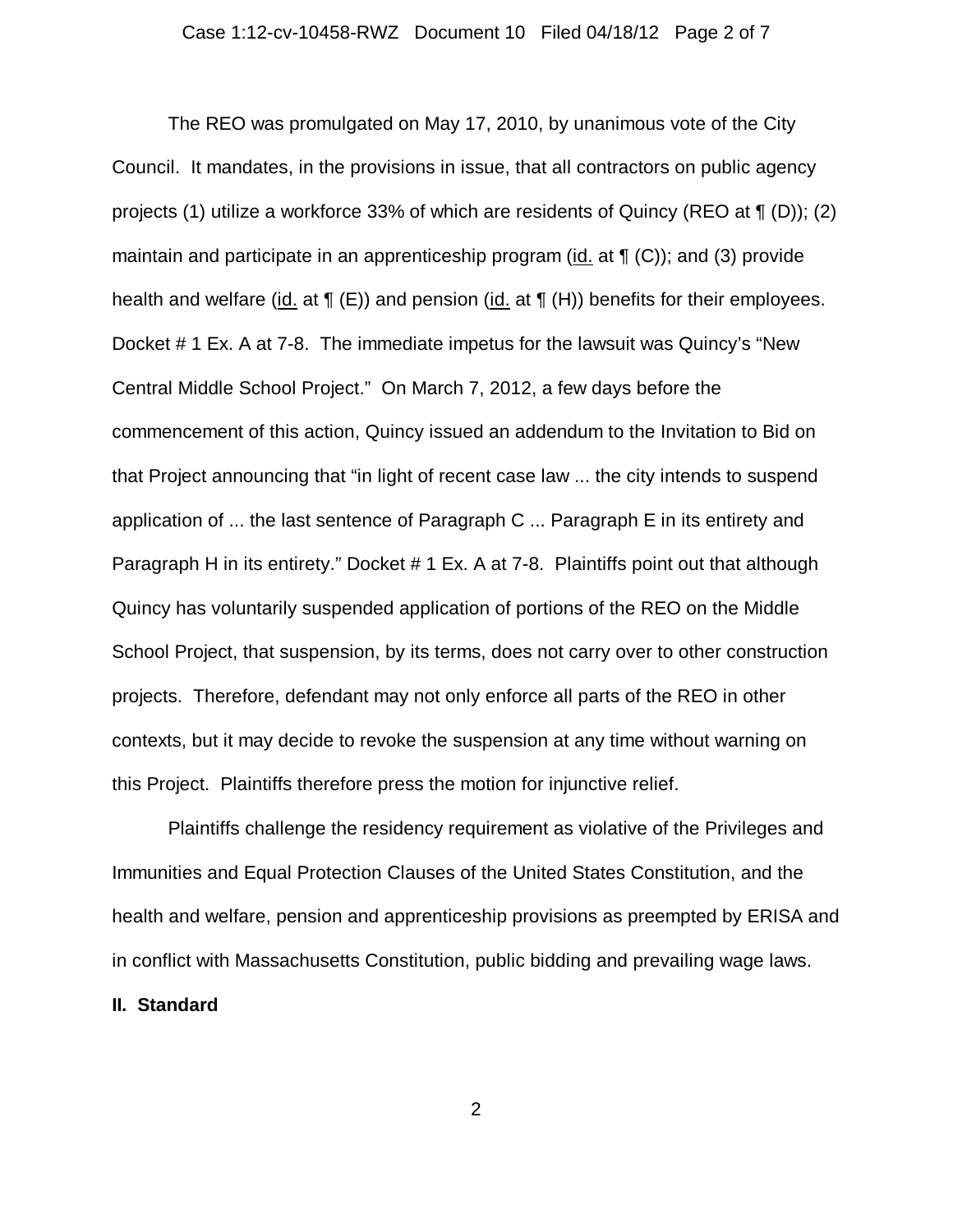In ruling on a motion for a preliminary injunction, the district court must consider "(1) the plaintiff's likelihood of success on the merits; (2) the potential for irreparable harm in the absence of an injunction; (3) whether issuing an injunction will burden the defendants less than denying an injunction would burden the plaintiffs; and (4) the effect, if any, on the public interest." Boston Duck Tours, LP v. Super Duck Tours, LLC, 531 F.3d 1, 11 (1st Cir.2008) (quotation marks and citations omitted).

#### **III. Analysis**

On October 4, 2011, this court enjoined an REO of the City of Fall River with very similar residency, apprenticeship, health and welfare, and pension provisions. Utility Contractors Association of New England, Inc., et al. v. City of Fall River, No 10- 10994-RWZ, 2011 WL 4710875, \*9 (D. Mass. Oct. 4, 2011). Quincy seeks to avoid the holding of Fall River on four principal grounds. First, it argues that it has a "substantial reason" justifying its discrimination against non-residents, an argument that was not presented by the City in Fall River. Second, because the REO contains a "genuine and best effort[s]" hardship provision and only applies to city funded projects, it is "a lawful exercise of [Quincy's] police power, narrowly tailored to address its activity in the public works marketplace." Docket # 5 at 9. Third, it urges the court to revisit its Fall River ruling and hold that an REO specifically mandating an apprenticeship program does not "relate to" an apprenticeship program<sup>1</sup> under ERISA, and fourth, even if a mandatory apprenticeship program is an employee benefit program subject to ERISA

 $1$  "Apprenticeship programs" are specifically defined as employee benefit plans under ERISA. 29 U.S.C. § 1002(1).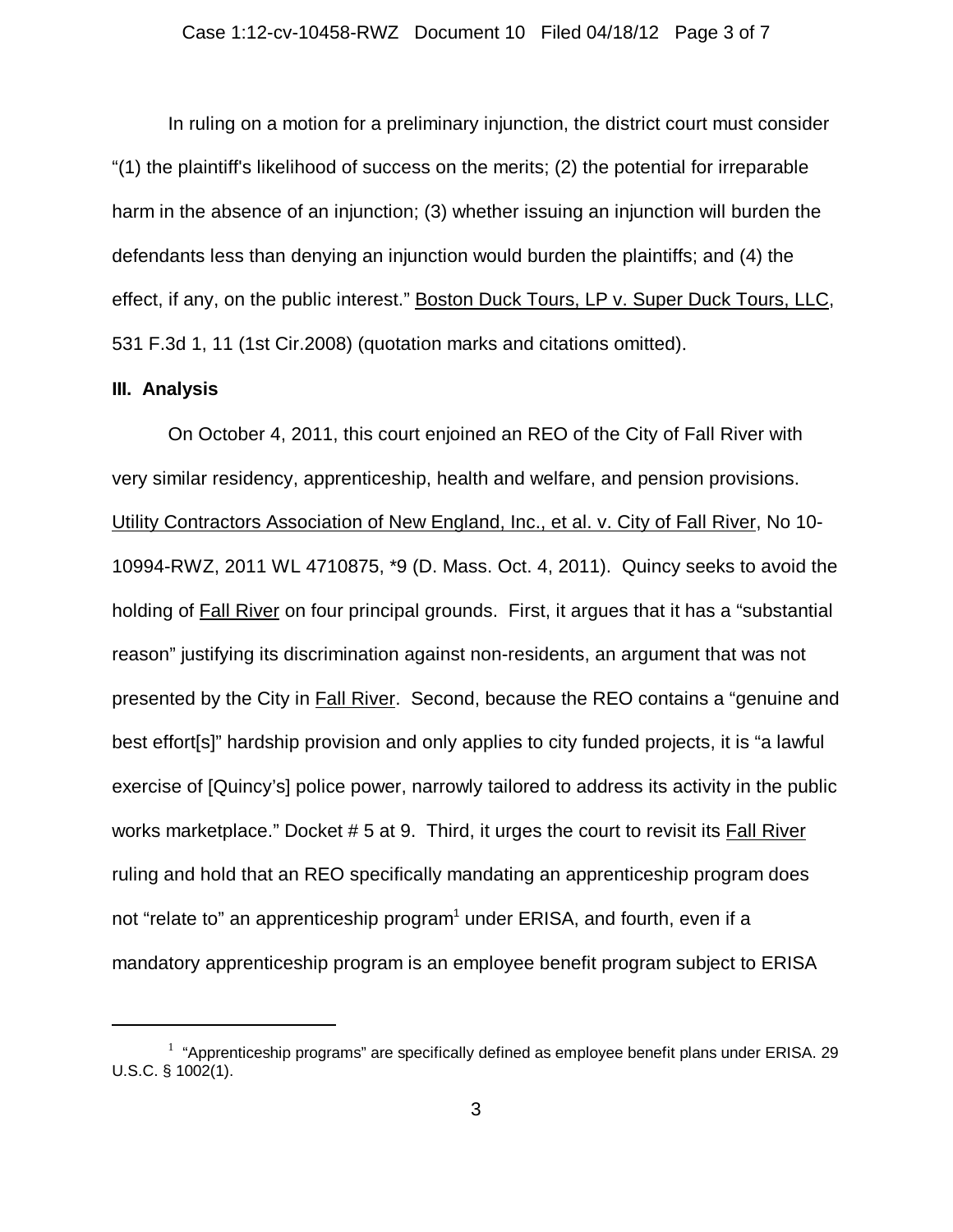preemption, here preemption is not appropriate because Quincy is acting as a "market participant."

The third and fourth arguments were squarely addressed in **Fall River**. Because

Quincy's REO apprenticeship provision is not materially different from Fall River's,

these arguments need not be revisited, and I decline defendant's invitation to do so. Id.

at \*4-5, \*7. Further, Quincy acknowledges the similarity of its health and welfare and

pension provisions to those in the Fall River ordinance and does not seriously argue for

their survival. Therefore, only the residency requirement is truly at issue.

REO § 15.26.010 (D) provides:

In a manner that is consistent with applicable law, regulations, and Chapter 12.28 of the Quincy Municipal Code, any bidder and all subcontractors under the bidder shall employ qualified workers who are residents of the City of Quincy, in a proportion of thirty-three (33%) for each apprenticeable trade or occupation represented in their workforce that is approved by the Division of Apprentice Training of the Department of Labor and Industries. If a thirty-three percent (33%) qualified Quincy workforce cannot be achieved, it is incumbent upon the bidder and all subcontractors to prove in a manner approved by the Purchasing Agent, that the bidder and all subcontractors made a genuine and best effort to achieve said resident workforce representation.

To establish a violation of the Privileges and Immunities Clause, plaintiffs must show that the discriminatory act impairs one of the protected privileges. Then, the burden shifts to the governmental entity to establish that it had a substantial reason for

the difference in treatment and that the discrimination bears a substantial relationship

to those objectives. Toomer v. Witsell, 334 U.S. 385, 396 (1948); Supreme Court of

Virginia v. Friedman, 487 U.S. 59, 64–65 (1988).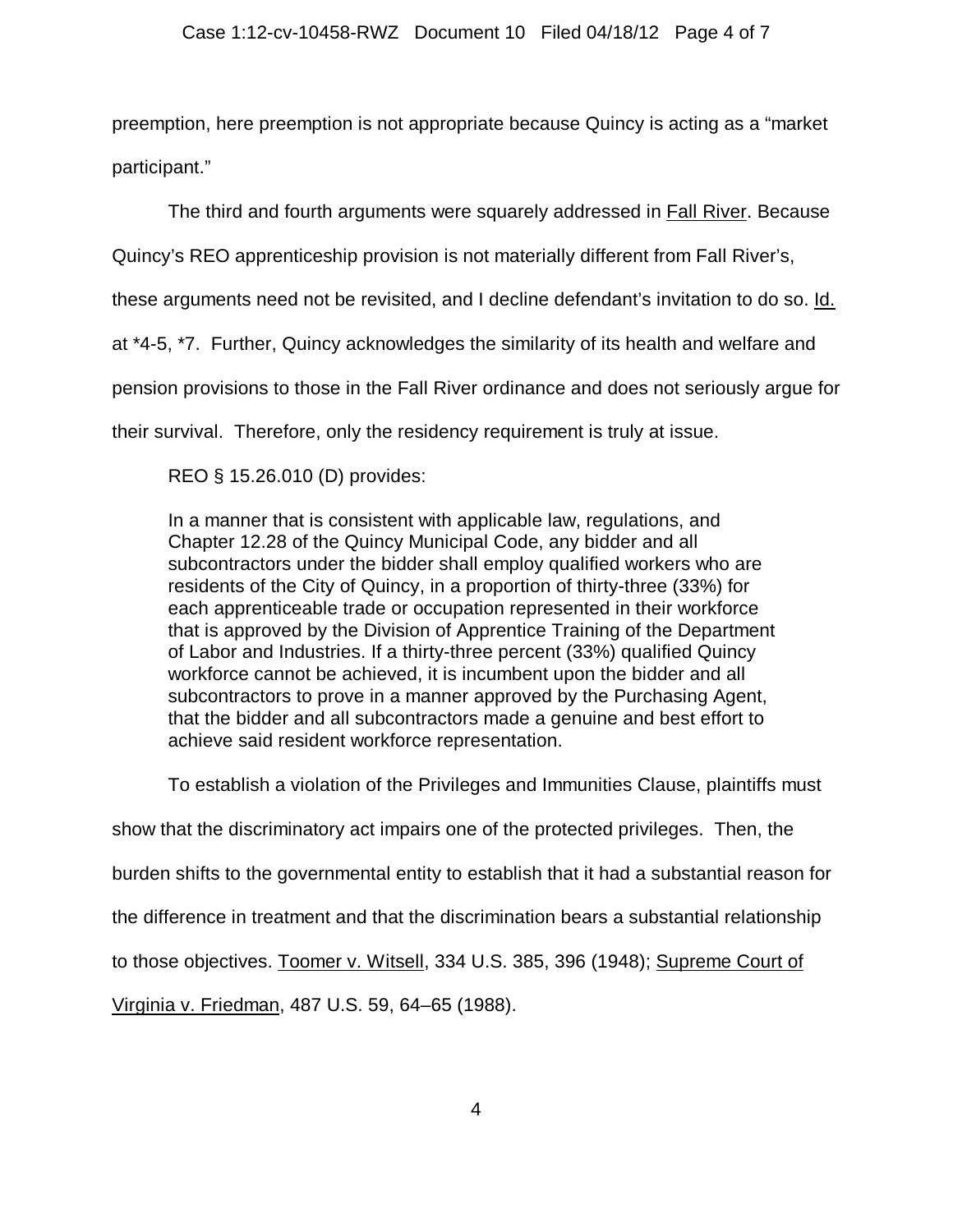#### Case 1:12-cv-10458-RWZ Document 10 Filed 04/18/12 Page 5 of 7

Quincy's "substantial reason" for discriminating against non-residents is its desire to ensure that "its taxpayers who are embarking over the next decade on a multi-million dollar investment in their community [ ] see some return on their substantial, and unique investment in the way of jobs" because it committed "\$1.6 Billion dollars in public works contracts in its downtown" and other public works projects. Docket # 5 at 7-8.

Quincy notes that prior to revising the REO the mayor of Quincy, Thomas P. Koch, was "hearing from the citizenry on an almost daily basis that the blue collar sector of the city needs work," and that it is "axiomatic that every municipality would wish to see its citizens employed, and would do whatever it could to insure that to happen." Id. The Mayor's statements and defendant's assertions certainly explain Quincy's desire that a certain percentage of jobs on its public works projects go to its own residents. However, "the effect of the Privileges and Immunities Clause cannot be avoided 'solely under the guise of avoiding economic losses to residents.'" Silver v. Garcia, 592 F. Supp. 495, 499 (D.P.R. 1984) aff'd, 760 F.2d 33 (1st Cir. 1985) (citing Hicklin v. Orbeck, 437 U.S. 518, 518 (1978)). See also Util. Contractors Ass'n of New England, Inc. v. City of Worcester, 236 F. Supp. 2d 113, 120 (D. Mass. 2002).

Quincy provides no evidence that the city engaged in any extensive fact finding, conducted or commissioned any studies, or made any determination based on evidence that non-residents were a particular source of the unemployment of Quincy's blue-collar workers. To the contrary, one may reasonably infer that non-residents shop, ride public transportation, frequent restaurants and taverns, and in many other

5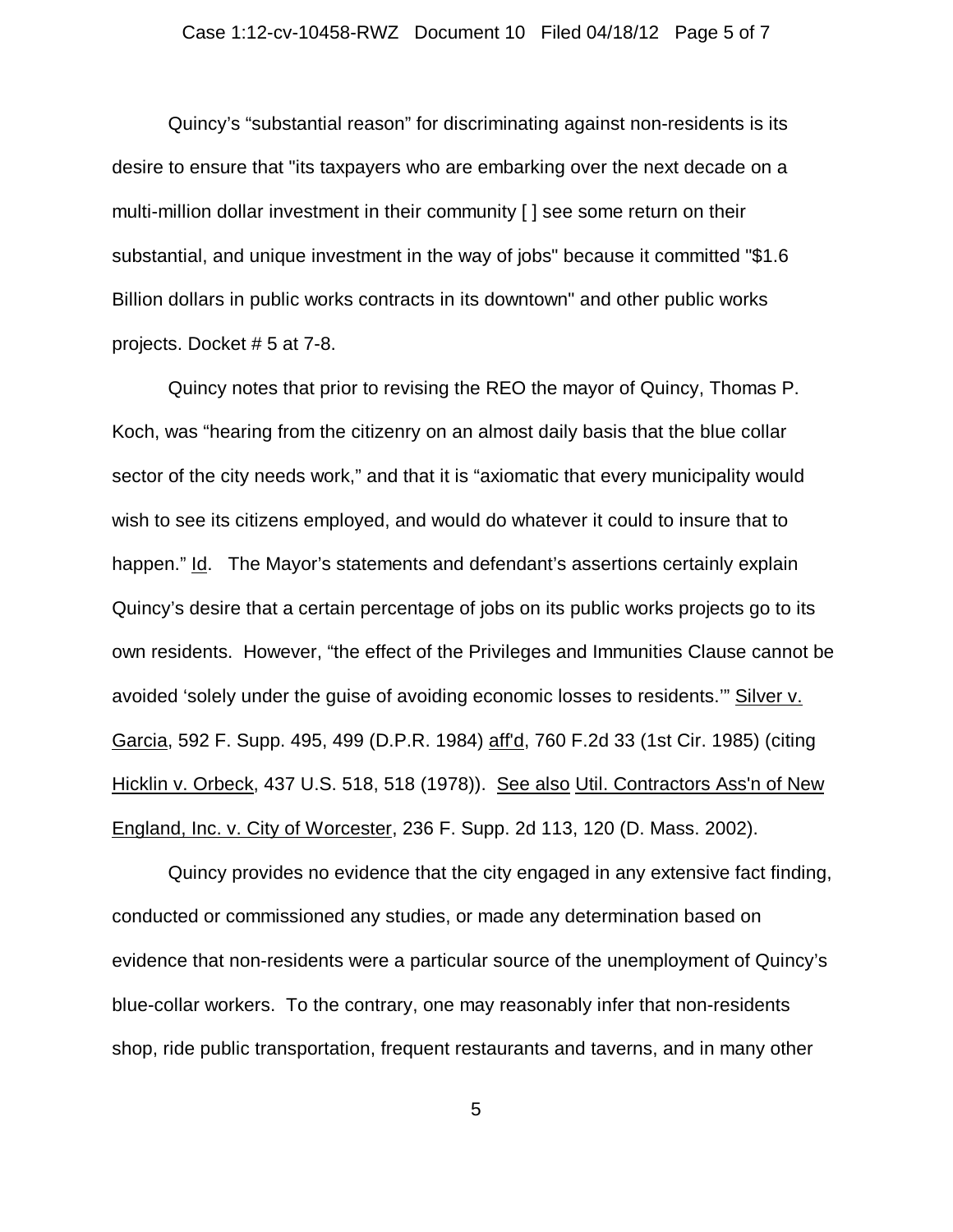#### Case 1:12-cv-10458-RWZ Document 10 Filed 04/18/12 Page 6 of 7

ways contribute substantially to the Quincy economy, and that Quincy residents are gainfully employed well outside the confines of Quincy. The purpose of the Privileges and Immunities Clause is "to insure to a citizen of State A who ventures into State B the same privileges which the citizens of State B enjoy," Toomer, 334 U.S. at 395.<sup>2</sup>

Defendant's reliance on White v. Mass Council of Construction Employers, 460 U.S. 204 (1983), is misplaced. In White the Supreme Court upheld a mandatory 50% residency requirement for city-funded construction projects where the city "was not regulating the marketplace, but was spending city funds." Docket # 5 at 9. However, White was a challenge under the commerce clause, not, as here, the Privileges and Immunities Clause. White explicitly did not address potential invalidation of the ordinance under the latter because that issue had not been "briefed or argued." Id. at 1048, n. 12. In any event, there is no "market participant" exception to the Privileges and Immunities Clause.

Finally, defendant argues that the "best efforts" provision which allows for the possibility of relief if the contractor does not reach the 33% threshold saves the entire provision. However, the mere fact that Quincy chose to include a clause that could potentially save a bidder from being subject to an unconstitutional residency mandate does not render that mandate constitutional, as the applicability of the Privilege and Immunities Clause does not depend on the level of hardship imposed on municipal residents.

 $^2$  Municipal residents are entitled to the same protection. United Bldg. & Const. Trades Council of Camden County & Vicinity v. Mayor & Council of City of Camden, 465 U.S. 208, 215 (1984).